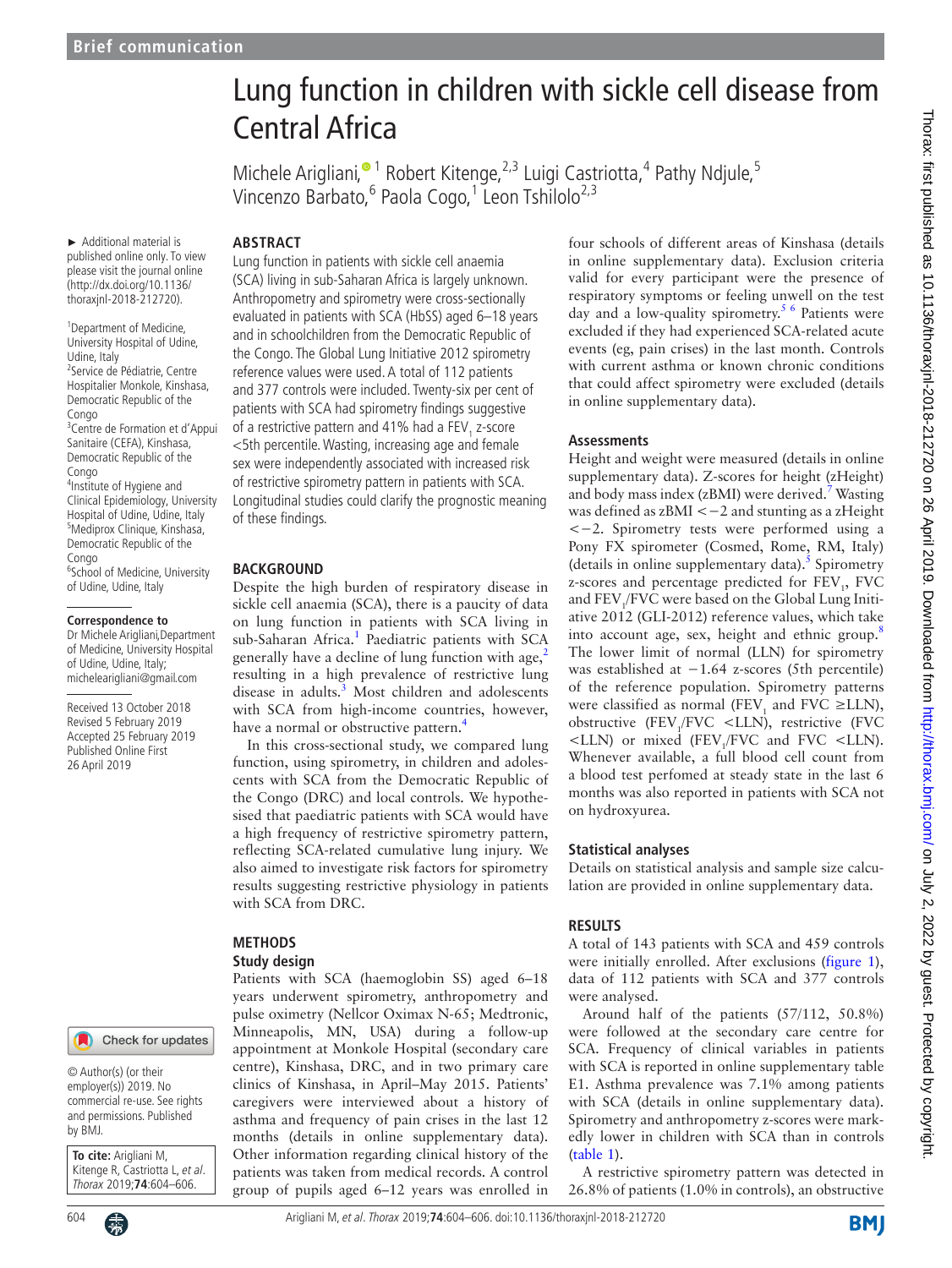

<span id="page-1-0"></span>**Figure 1** Study population. Patients with sickle cell anaemia (SCA) aged 6–18 years and apparently healthy controls aged 6–12 years from Kinshasa, DR Congo.

spirometry in 4.5% (1.9% in controls) and a mixed one in 6.2% (0% in controls). A z $FEV_1$  <LLN was present in 41.0% of the patients and in 1.9% of the controls.

Wasting and stunting affected, respectively, 26.7% and 25% of the patients versus 5% and 2.6% of controls (p<0.0001 for

<span id="page-1-1"></span>**Table 1** Anthropometric and spirometric z-scores in patients with sickle cell anaemia (SCA) aged 6–18 years from the DR Congo and local controls aged 6–12 years

|                    |                  |               | Mean difference (95%<br>CI)  |
|--------------------|------------------|---------------|------------------------------|
| Index              | <b>SCA</b> group | Controls      | <b>SCA-controls</b>          |
| $N$ (% male)       | 112 (59%)        | 377 (55%)     |                              |
| Age (years)        | 11.2(3.3)        | 9.5(1.6)      | $1.6*$ (1.2 to 2.1)          |
| Height z-score     | $-1.16(1.41)$    | 0.33(1.11)    | $-1.50$ * (-1.75 to -1.25)   |
| <b>BMI</b> z-score | $-1.47(1.07)$    | $-0.20(1.10)$ | $-1.28$ * (-1.51 to -1.04)   |
| FEV, z-score       | $-1.48(1.01)$    | $-0.16(0.79)$ | $-1.33$ * (-1.51 to -1.15)   |
| FEV,% predicted    | 80.2 (13.1)      | 97.9 (10.2)   | $-17.7\%$ * (-20.0 to -15.3) |
| FVC z-score        | $-1.35(1.03)$    | $-0.09(0.83)$ | $-1.26$ * (-1.44 to -1.07)   |
| FVC% predicted     | 83.0 (13)        | 98.8 (10.7)   | $-15.8*$ (-18.3 to -13.5)    |
| FEV, / FVC z-score | $-0.50(0.80)$    | $-0.17(0.71)$ | $-0.33**$ (-0.48 to -0.18)   |

Results are presented as mean (SD), unless otherwise specified. BMI and height z-scores based on WHO 2007 growth charts.<sup>7</sup>

Spirometry z-scores and % predicted values based on Global Lung Function Initiative 2012 equations for African Americans.<sup>[8](#page-2-6)</sup>

\*p<0.0001; \*\*p<0.01.

BMI, body mass index.

both indices).

Female sex, the annual increase of age and  $z$ BMI  $<-2$  was significantly associated with a restrictive spirometry pattern in patients with SCA ([table](#page-1-2) 2).

Median (1st–3rd quartile) values for Hb, white blood cell (WBC) and platelet count in 42 patients with SCA were, respectively, 73 g/L (66–82 g/L),  $12.45 \times 10^{9}$ /L (9.2–16.2  $\times 10^{9}$ /L) and  $374 \times 10^{9}/L$  (329–466  $\times 10^{9}/L$ ). There were no significant differences in the frequency of pathological spirometry patterns

<span id="page-1-2"></span>

| <b>Table 2</b> Multivariable logistic regression for restrictive spirometry |
|-----------------------------------------------------------------------------|
| pattern (vs normal spirometry) in 100 patients with sickle cell anaemia     |
| aged 6–18 years from the DR Congo                                           |

|                               | Restrictive spirometry pattern* |                |         |
|-------------------------------|---------------------------------|----------------|---------|
| Predictor                     | 0R                              | 95% CI         | P value |
| Female sex                    | 3.8                             | 1.2 to 11.6    | 0.02    |
| Annual increase of age, years | 1.3                             | 1.1 to $1.5$   | 0.005   |
| Frequent pain crises t        | 0.4                             | $0.1$ to $1.4$ | 0.16    |
| $z$ BMI $<-2$                 | 5.4                             | 1.6 to 17.6    | 0.006   |

ZBMI and zHeight values based on WHO growth charts.<sup>7</sup>

Spirometry z-scores based on Global Lung Function Initiative 2012 equations for African Americans.<sup>[8](#page-2-6)</sup>

\*Restrictive pattern=FVC <LLN and FEV<sub>1</sub>/FVC ≥LLN; only covariates with p value <0.20 were included in the final model.

†At least three episodes in the last 12 months. Pain crisis defined as bone pain in the chest, extremities or other areas that required at least 24 hours of analgesic therapy.

zBMI, z-score body mass index; zHeight, z-score height.